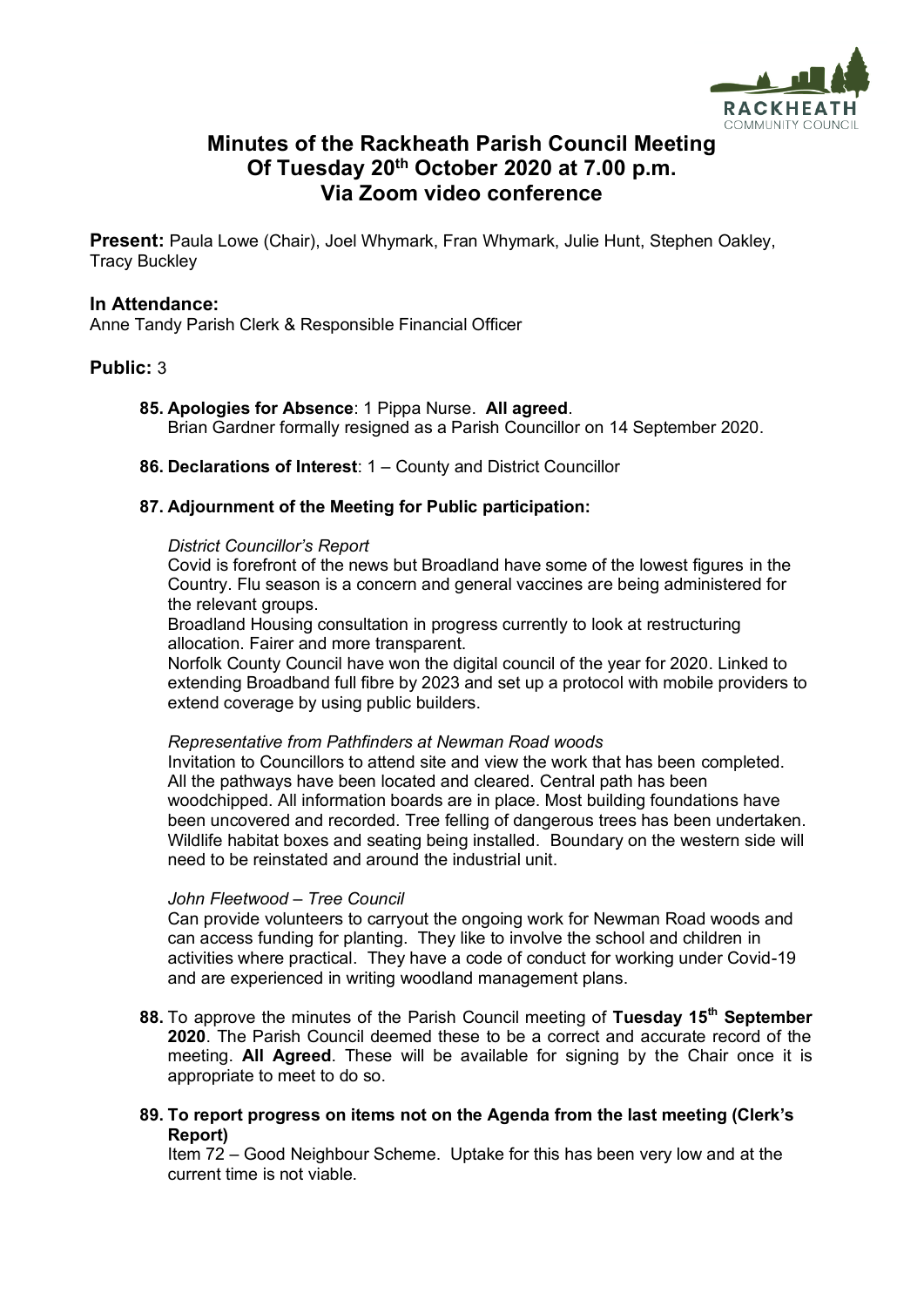Item 76c – Only 3 Councillors have responded to the invitation to set up a meeting with BDC Planning Department. The meeting will therefore be postponed for a while. Item 77 – GLE Street naming. Awaiting paperwork from BDC before submitting suggestions.

Item 81e – PKF seem satisfied with the information provided. Receipt of their report is awaited.

## **90. Newman Road Woods**

To receive an update on works undertaken so far and approve the adoption of the woods. With the significant number of volunteers currently involved and the support of the Tree Council, it was agreed to proceed with the adoption. Proposed by Tracy and seconded by Fran. **All agreed**.

# **91. Pavilion and Stracey Sports Park**

- a) Snow and Ice Plan. A contractor, Stewart Warringer, has been identified to carry out general maintenance at the Pavilion and a contract will be drafted by the Clerk to include gritting and clearing snow when required. It was suggested that Council Staff monitor when it is being cleared and report back to the Council to ensure that this carried out appropriately. **All agreed**.
- b) Due to the number of hire sessions in place and given the current Covid situation it is now necessary to include an extra clean of the toilet and hall during the week. Heritage propose this will take an extra hour per week. **All agreed**.
- c) The quote received to trim the boiler room door is considered too high and in view of a) above, the work will be reallocated. **All agreed**.
- d) Consider an offer from Camrider to make a regular monthly payments for unlimited use of the MPSA for £425.00 per month. **All agreed**.

## **92. Jubilee Park**

- a) A fallen tree has been cleared from the Pre-school playground. The Council is advised to reduce the remaining tree to hedge height. The Tree Council to be approached to see if this is something they can do. **All agreed**.
- b) Work to reduce low level tree stumps in the tree belt around the park will be carried out to make the path safe for public use. This is following resident complaints to Broadland District Council.

## **93. To receive the minutes of the Finance Working Group meeting of 30th September 2020 and matters arising:**

- a) The Draft Community Council Budget 2021/22 budget was presented for approval. **All agreed.** The precept will be considered when information has been received from Broadland District Council.
- b) A stationery spending budget was proposed as a maximum spend per month of £200.00 with a maximum per purchase by the Clerk of £100.00. **All agreed**.
- c) Revision to Pavilion hire rates during the current covid-19 restrictions to remove the set up charges from the Yoga booking. A refund has been requested from the hirer of Messy Play sessions which were booked for 6 weeks just prior to the Covid lockdown and therefore did not take place. Total of £180.00 will be refunded. **All agreed**.
- d) Homecare FC have now paid their outstanding invoice in full. Application through small claims court not going ahead. **All agreed**.
- e) Council considered the use of a payroll provider and a presentation of quotes was considered. Ladywell offer the most competitive price and come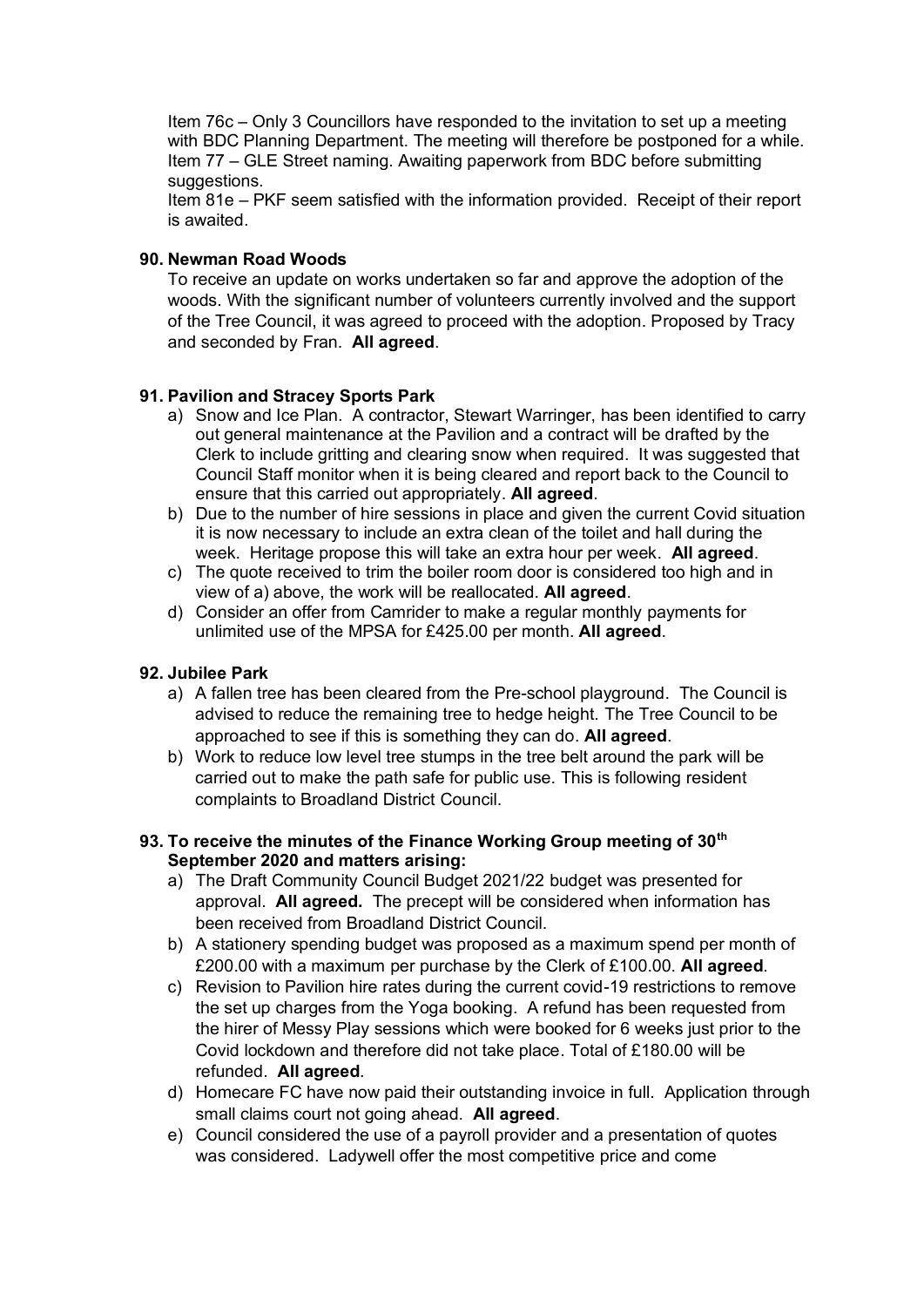recommended by other Councils. Fee is £11.00 per month. **All agreed** to contract this out to Ladywell.

f) Amendment to the pricing structure of Wroxham Youth football to take account of the number of teams registered on the FA Full Time website and a reduction in evening training sessions during the winter months when training takes place elsewhere. **All agreed**.

# **94. Old Dr's Surgery**

- a) Progress update with electrical work and building sale. All work completed and the sale not going ahead as the valuation was much higher than the tenants anticipated due to the land value associated with the building. Council would like to know if Broadland District Council would consider transferring the land to the Parish. Clerk to investigate. **All agreed**.
- b) Further work required to renew guttering, downpipes and a new side door. Clerk to proceed with getting quotes and arrange an asbestos survey. **All agreed**.

# **95. Boundary update from Great and Little Plumstead Parish Council.**

a) No update received. Adjourned to next meeting.

## **96. Policy Review**

- a) Freedom of Information Publication Scheme. Contact details need updating. **All agreed**.
- b) Communication and Engagement Strategy. Annual Parish Meeting to be held on the first Tuesday of the month. **All agreed**.
- c) Rackheath Pavilion risk assessment. **All agreed**.
- d) Rackheath Pavilion covid-19 risk assessment. **All agreed**.
- e) To note the new Privacy Notice and the Covid-19 specific Privacy Notice. **All noted.**

## **97. Accounts**

- a) To approve payments for October 2020 (attached). **All agreed**.
- b) To note the monthly bank reconciliation to 30<sup>th</sup> September 2020 (attached) All **noted.**
- c) To approve payment for Clerk's additional hours April-September 2020. **All Agreed**
- d) Consider the renewal of the mole catching contract. **All agreed** to accept the new quote from APC Pest Control which remains at the same price as last year.
- e) Consider the renewal of the electricity contract. **All agreed** to change supplier to British Gas Lite.
- f) Approve the purchase of a scissor broom  $(E60.00)$  and floor squeegee  $(E20.00)$ for the Pavilion. **All agreed**.
- g) To note receipt of the Covid-19 Business Support Grant of £10,000.00 from Broadland District Council. **All noted**. To be offset against PWLB loan repayments.

## **98. To receive correspondence and agree response (if any)**

- $\triangleright$  Communication from a resident on Wroxham Road for the return of a missing bus stop sign at the Green Man PH. This has been reported to Norfolk County Council.
- ➢ Email from Norfolk ALC Wellbeing titled Water Use and Nature's Needs
- ➢ Email from Norfolk ALC Wellbeing titled Spooky Tips to Save Food Waste
- ➢ Email from Norfolk ALC Wellbeing Help to Manage Finances and Avoid Scams for People at Risk and Those Who Support Them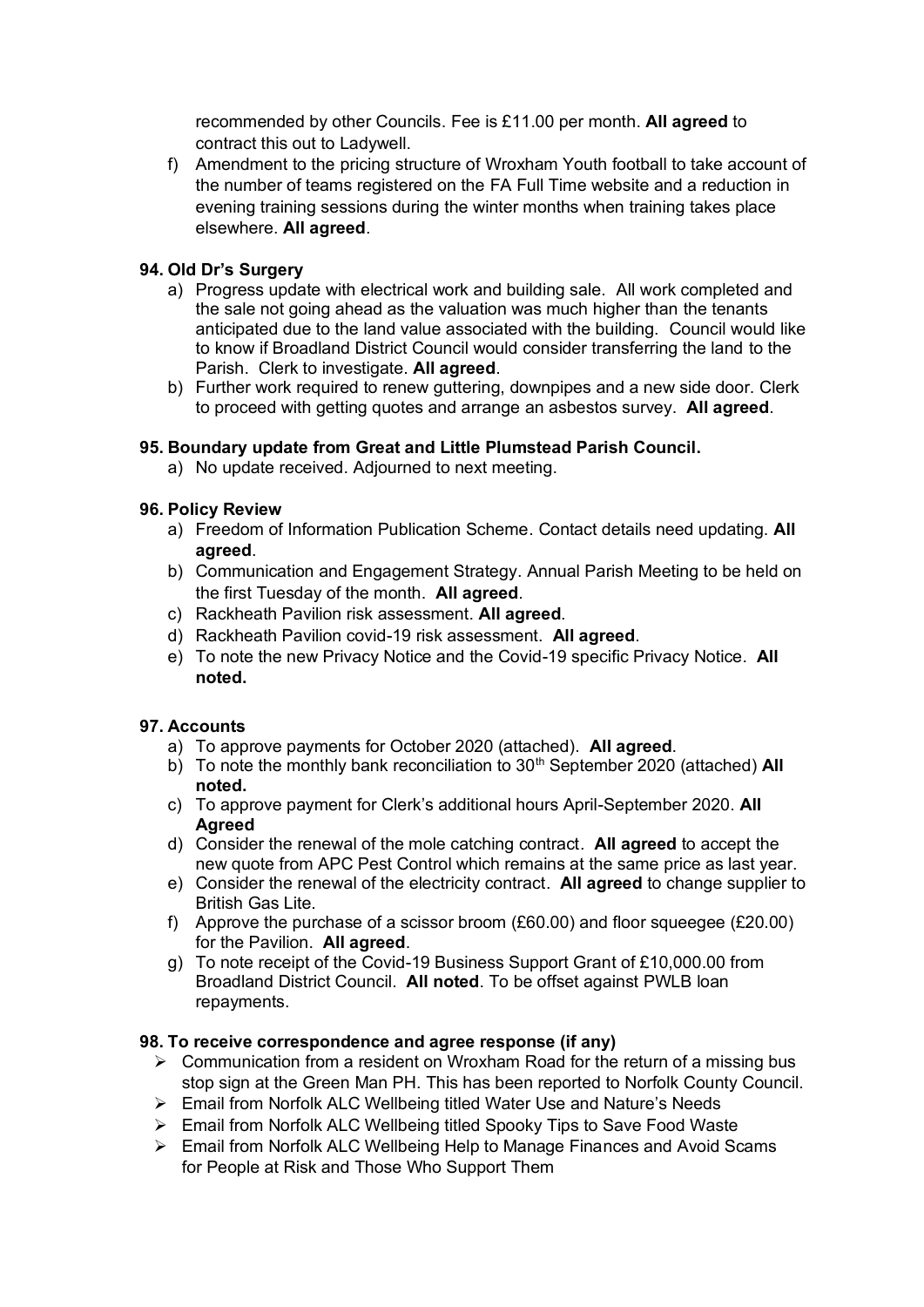- ➢ Email from The Tree Council Broadsheet Issue 193 October 2020
- ➢ Email from Broadland detailing Planning Enforcement Updates
- ➢ Email from Norfolk ALC Wellbeing titled Decarbonising Transport
- ➢ Email from Norfolk Library Services outlining the return of the mobile library service

## **99. Items for publication/media and items for the next Community Council meeting, Tuesday 17th November 2020**

- Boundary update from Great and Little Plumstead
- Update on Newman Woods
- Tree removal at Jubilee woods
- **100. Resolution to exclude Press and the Public in order to discuss matters where publicity would be prejudicial to the public interest by reason of the confidential nature under the provisions of Section 1 of the Public Bodies (Admissions to meetings) Act 1960, that is Staff Matter.**
	- a) To consider moving the Clerk up one increment on the pay scale following completion of the first contracted year. It was proposed to increase the Clerks salary by one increment from 1st June 2020. **All agreed**.
	- b) To note the new contract issued to the temporary Booking Assistant. **All noted**.

Meeting was concluded at 21:06